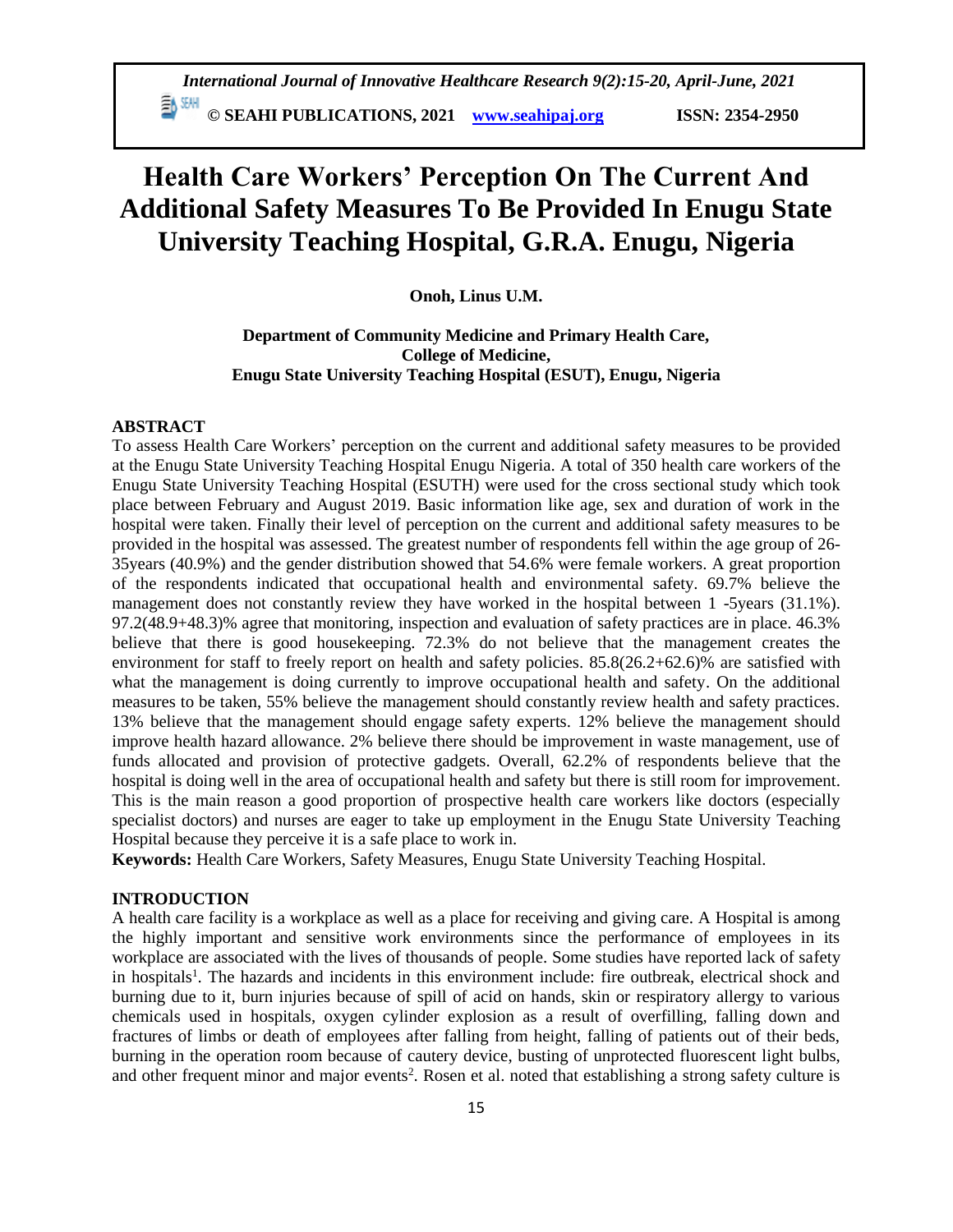critical to improvement of safety and reduction of adverse events<sup>3</sup>. Human resource is the most important asset for organizational development, as it uses other resources and gets best return out of them<sup>4</sup>. Creating a safe working environment is rationally acceptable and neglecting safety in the workplace can cause a lot of damage and injury to the workforce. Increased injuries caused by the absence of or inadequate safety in the workplace will not only lead to the financial losses, but also to the loss of valuable human resources of the organization. It is, therefore, necessary that much more attention be paid to safety and occupational health than before<sup>5</sup>. The safety climate in hospitals is perceived as effective when some issues such as medication errors, nurse back injuries, urinary tract infections, patient satisfaction, patients' perception of the responsiveness of nurses, and nurse satisfaction are taken care of<sup>6</sup>. This suggests that employees' intrinsic motivation is important to promote some of their safety behaviours<sup>7</sup> A research work by Soltan et al, confirmed the relationship between safe working environment and affective commitment of the staff. In this study, a positive correlation was found between these two variables<sup>8</sup>. A report by Ghasri et al, proposed the relationship between the organizational commitment and the workplace safety<sup>9</sup>. Abdullah et al, conducted a study on the employees' perceptions on occupational health and safety (OHS) management in public hospitals in Malaysia and found that employees will persist to continuously improve safety when they know that the management is openly more supportive of safety activities $10$ 

### **MATERIALS AND METHOD**

A total of 350 health care workers comprising of 50 workers selected from each of the following seven departments in the teaching hospital; clinical medicine, surgery, nursing, medical laboratory, works, pharmacy and physiotherapy were used for the study. After obtaining an ethical clearance from the hospital ethical committee and an additional permission from the heads of departments of each of the departments mentioned, a pretested self-administered questionnaire was used to collect information from each of the respondents. The questionnaires were prepared by referring to the recommended safety practices within the hospital and made in such a way that it would be very simple to understand. It was written in English language and divided into three sections. The first section collected demographic data from the respondents excluding their names; the second section assessed their perception of the adequacy of the current safety measures available to them in the hospital while the third section dwelt on what they feel should be the further safety measures that should be provided for them by the hospital authorities. The data was analyzed using the statistical package for social sciences (SPSS) version 11 and the results were displayed in the form of tables and graphs.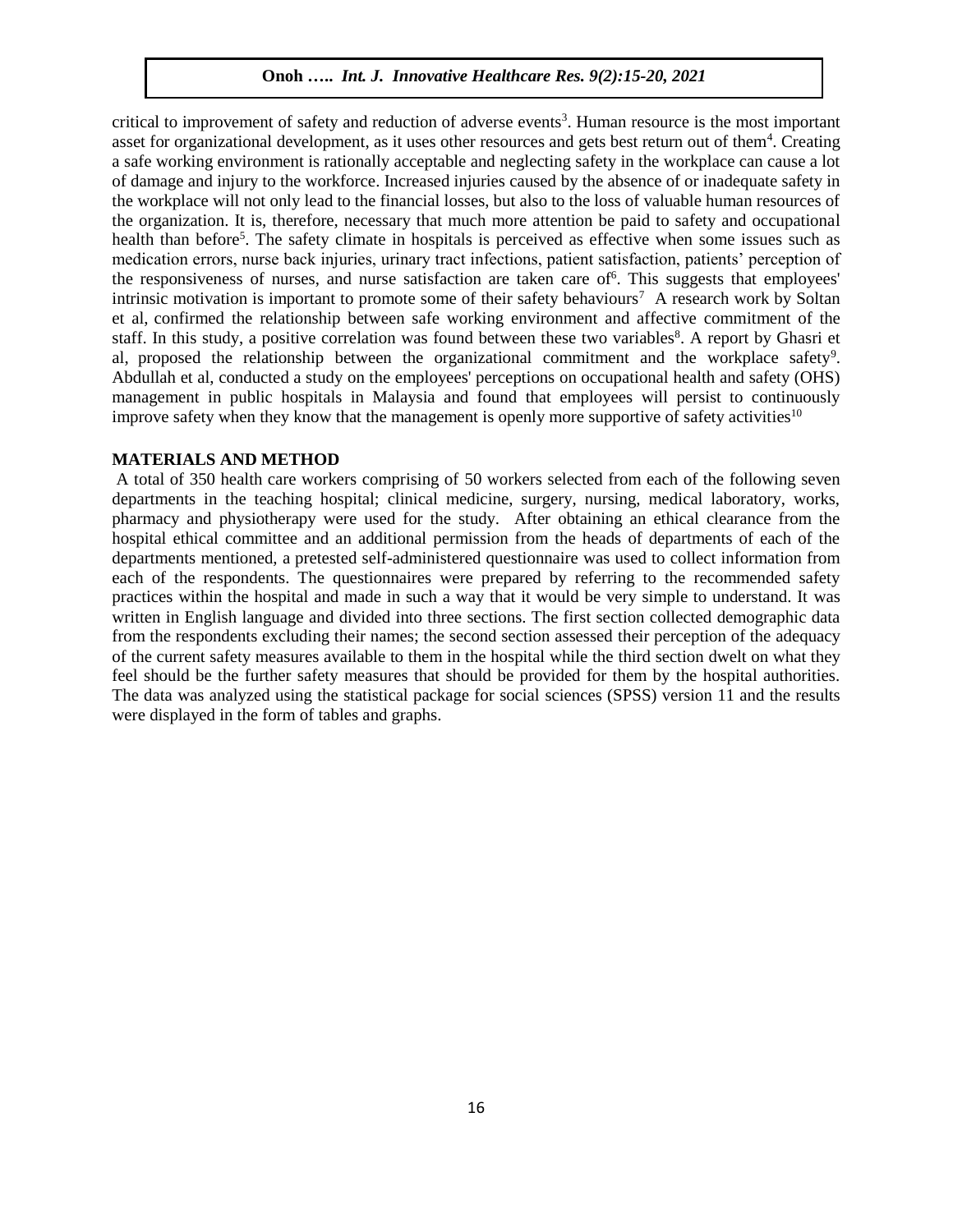| <b>RESULTS</b>                                                   |                  |            |  |
|------------------------------------------------------------------|------------------|------------|--|
| <b>Table 1: Socio demographic Characteristics of Respondents</b> |                  |            |  |
| <b>Variable</b>                                                  | <b>Frequency</b> | Percentage |  |
| Age                                                              |                  |            |  |
| Below 25                                                         | 39               | 11.1       |  |
| 26 - 35yrs                                                       | 143              | 40.9       |  |
| $36 - 45$ yrs                                                    | 115              | 32.9       |  |
| 46 - 55yrs                                                       | 42               | 12.0       |  |
| Above 56yrs                                                      | 11               | 3.1        |  |
| Total                                                            | 350              | 100.0      |  |
| <b>Gender</b>                                                    |                  |            |  |
| Male                                                             | 159              | 45.4       |  |
| Female                                                           | 191              | 54.6       |  |
| Total                                                            | 350              | 100.0      |  |
| How long have you been employed                                  |                  |            |  |
| Below 6 months                                                   | 34               | 9.7        |  |
| 6 months to 1 year                                               | 58               | 16.6       |  |
| $1 - 5$ years                                                    | 123              | 35.1       |  |
| $5 - 10$ years                                                   | 101              | 28.9       |  |
| Above 10 years                                                   | 34               | 9.7        |  |
| Total                                                            | 350              | 100.0      |  |

Age group with the highest frequency is 26-35 years (40.9%). 54.6% were females and the greatest number of respondents (35.1%). have worked for 1 to 5years.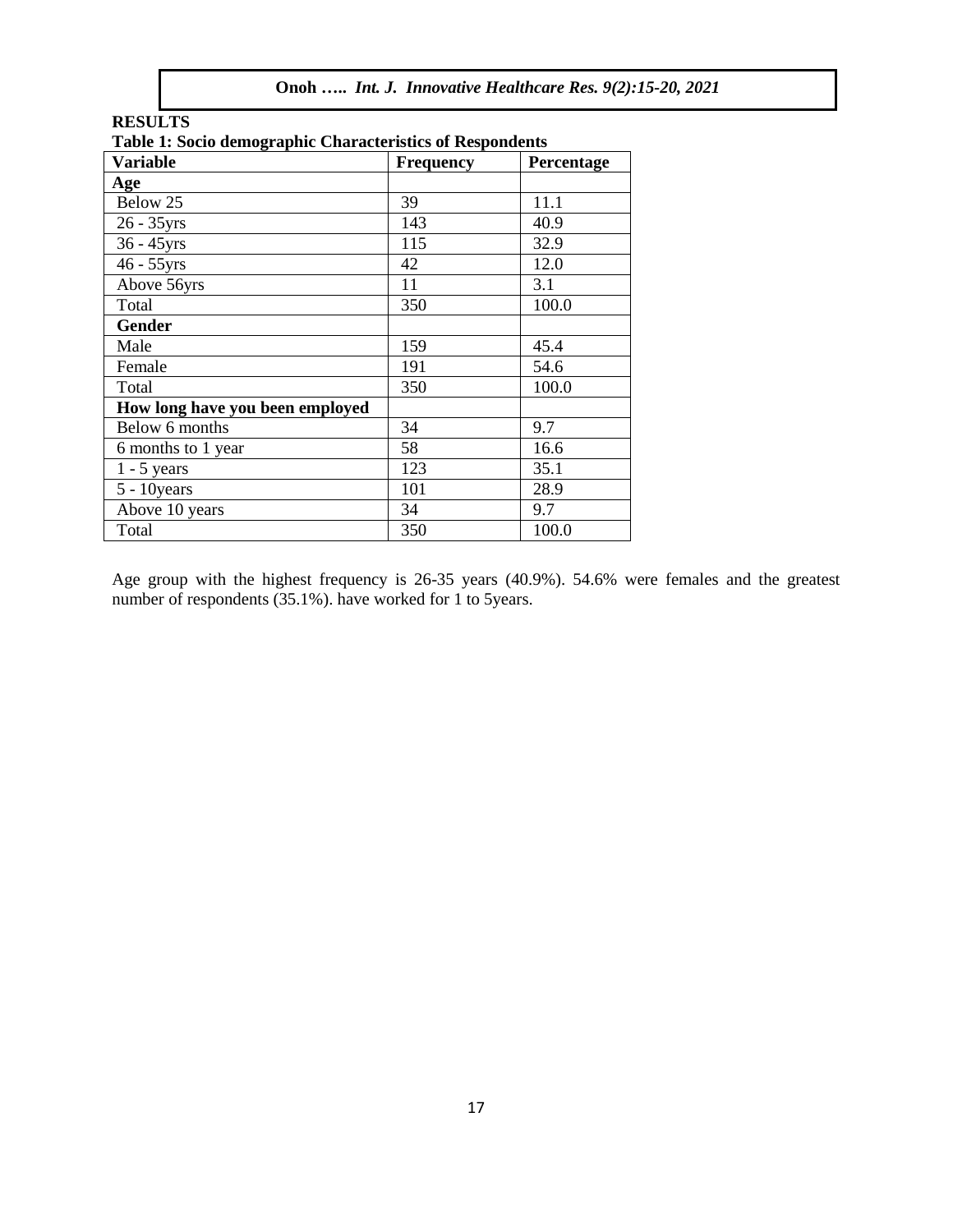**Onoh …..** *Int. J. Innovative Healthcare Res. 9(2):15-20, 2021*

| Table 2: Workers' views on the current level of safety practices in the hospital                                           |              |                 |  |
|----------------------------------------------------------------------------------------------------------------------------|--------------|-----------------|--|
| <b>Variables</b>                                                                                                           | Frequency(f) | Percent $(\% )$ |  |
| Do you agree that there is good monitoring, supervision and<br>evaluation of safety practices?                             |              |                 |  |
| Strongly agree                                                                                                             | 170          | 48.9            |  |
| Agree                                                                                                                      | 168          | 48.3            |  |
| Disagree                                                                                                                   | 5            | 1.4             |  |
| Strongly disagree                                                                                                          | 5            | 1.4             |  |
| Total                                                                                                                      | 348          | 100.0           |  |
| What are the things you think the management does to improve<br>occupational health and environmental safety               |              |                 |  |
| A)Engagement of safety experts to redesign occupational health and<br>environmental safety                                 |              |                 |  |
| Yes                                                                                                                        | 70           | 20.0            |  |
| N <sub>o</sub>                                                                                                             | 280          | 80.0            |  |
| B)Constantly reviewing health and safety policies                                                                          |              |                 |  |
| Yes                                                                                                                        | 106          | 30.3            |  |
| No                                                                                                                         | 244          | 69.7            |  |
| C)Improving on good housekeeping and sanitation                                                                            |              |                 |  |
| Yes                                                                                                                        | 162          | 46.3            |  |
| N <sub>o</sub>                                                                                                             | 188          | 53.7            |  |
| D)Does the management create the environment for staff to freely report<br>on occupational health and environmental safety |              |                 |  |
| Yes                                                                                                                        | 97           | 27.7            |  |
| N <sub>o</sub>                                                                                                             | 253          | 72.3            |  |
| E)Supervision and safety management                                                                                        |              |                 |  |
| Yes                                                                                                                        | 97           | 27.7            |  |
| N <sub>o</sub>                                                                                                             | 253          | 72.3            |  |
| What is your level of satisfaction towards managements' efforts to<br>improve occupational health and safety               |              |                 |  |
| Very satisfied                                                                                                             | 82           | 23.6            |  |
| Satisfied                                                                                                                  | 216          | 62.2            |  |
| Unsatisfied                                                                                                                | 49           | 14.1            |  |
| Total                                                                                                                      | 347          | 100.0           |  |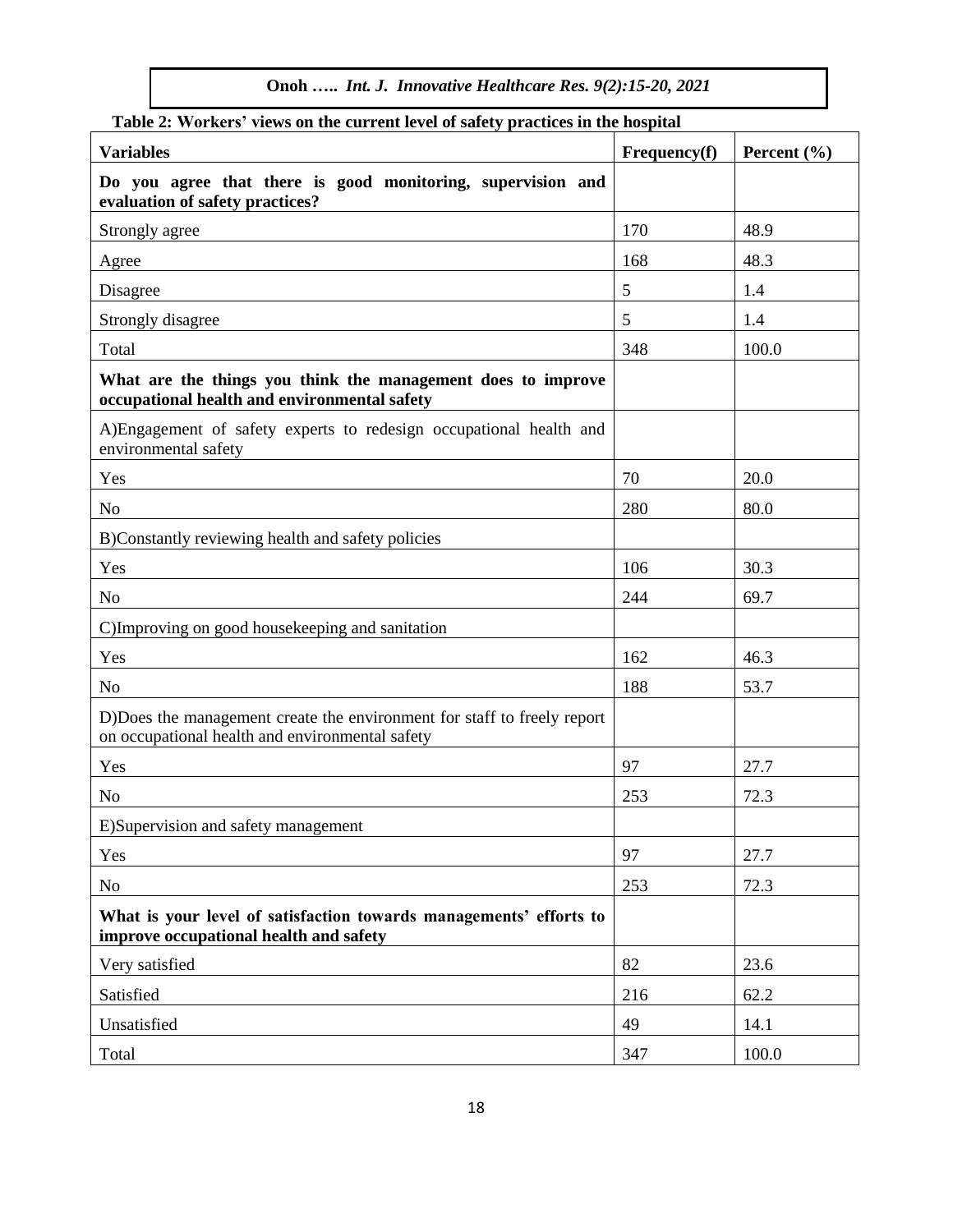48.9% and 48.3% respectively agree and strongly agree that monitoring evaluation and inspection of safety practices are necessary for effective occupational health and environmental safety. 46.3% believe that improving on good housekeeping and sanitations is one of the things that management does to improve on occupational health and environmental safety in the hospital. 72.3% does not believe that the management creates the environment for staff to freely report on occupational health and environmental safety. 69.7% believe the management does not constantly review health and safety policies. 23.6% are very satisfied, 62.2% are satisfied and 14.1% are unsatisfied with what the management is doing currently to improve occupational health and safety.



**Figure 2: Additional measures to improve safety in the hospital**

55% believe the management should constantly review health and safety practices. 13% believe that the management should engage safety experts. 12% believe the management should improve health hazard allowance.

#### **DISCUSSION**

The socio-demographic data that were assessed (Table 1) include age, sex and duration of work in the hospital. Out of the total number (350) the sex distribution was male; 45.4% : female; 54.6%. The greatest number of respondents had been working in the hospital for 1 to 5years due to the fact that the hospital had just been in existence for 10years and it has been building up its workforce gradually. The study also showed that 48.9% strongly agree while 48.3% agree that good monitoring, supervision and evaluation of safety measures is in place which is in agreement with the assertion of Rosen et al. who noted that establishing a strong safety culture is critical to improvement of safety and reduction of adverse events<sup>3</sup>. Again most of the respondents do not hold the view that the management is doing enough in terms of engagement of security expert, constantly reviewing health and safety policy, improvement on housekeeping and encouraging the staff to report on health and safety matters (Table2). The workers would like the hospital authorities not only to improve on these areas but also to provide motivational